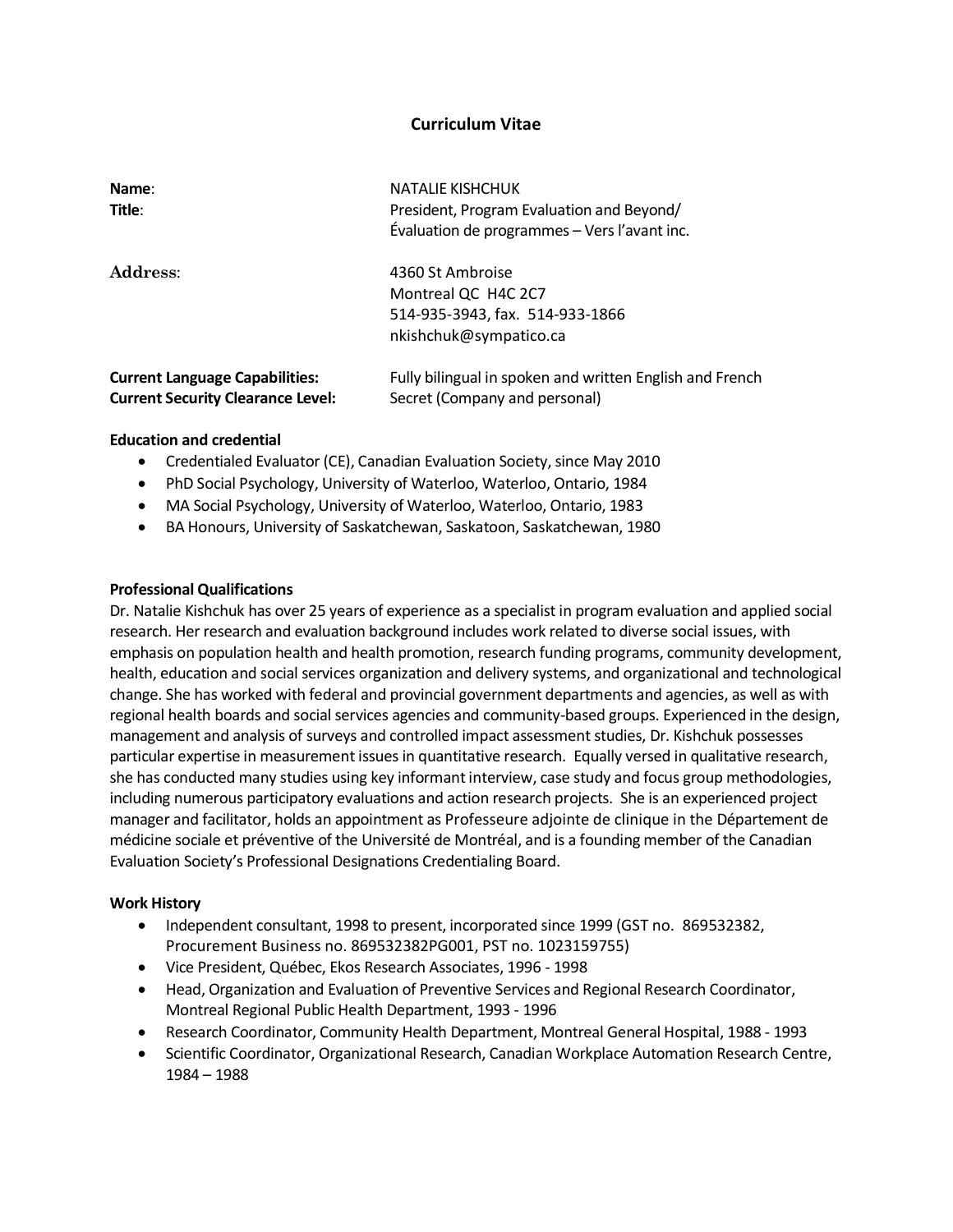## **Professional associations**

Canadian Evaluation Society (CES) Fellow of the Society, awarded May 2015 Co-Chair, 2015 Annual Conference Received Award for Service to the Society, 2001 Société québécoise d'évaluation de programmes (SQÉP) Received Award for Service to the Society, 2003 CES Educational Fund (CESEF) Chair, Board of Directors 2010-2012 Member, Post-graduate Scholarship Committee, (2012-present) Member, CES Credentialing Board

# **Recent project experience (2012-2016)** *Projects in italics were conducted all or mostly in French*.

- Evaluation of the GPS: Getting to Programs and Services for Seniors project, Seniors Action Québec, January 2017 – June 2018.
- Evaluation of NSERC's Strategic Partnerships Grants- Projects program. August 2016 June 2017. Natural Science and Engineering Research Council of Canada.
- Evaluation of the CIHR Institute of Neurosciences Mental Health and Addiction, CIHR, July November 2016 (with Circum Network.)
- Evaluation of Ottawa Citizen's Academy, Ottawa Social Development Council/Trillium Foundation, July 2016- May 2019 (with Intersol Group.)
- *Évaluation des pratiques des projets prometteurs en saine alimentation pour tous, Québec en Forme, mars 2016- janvier 2017 (avec Réseau Circum, Judith Gaudet et Marie-Claude Larrivée).*
- Evaluation Framework for the Blusson Integrated Cure Partnership, for the Rick Hansen Institute, May – September June 2015 (with Circum Network and Intersol Group).
- Development of an Evaluation Framework for the Office of the Privacy Commissioner of Canada's Privacy Priorities. January – March 2016.
- Development and implementation of a common performance measurement system, National Collaborating Centers for Public Health, October 2015 – March 2016.
- Study of System and practice influence mechanisms of the National Collaborating Centres for Public Health, October 2015 – March 2016.
- Evaluation of the Population Health Intervention Research Operating Grants and Applied Public Health Chairs Programs, CIHR Institute of Population and Public Health, July 2015- May 2016.
- Evaluation of NSERC's Scholarships and Fellowships. April 2014 January 2016. NSERC (with Circum Network).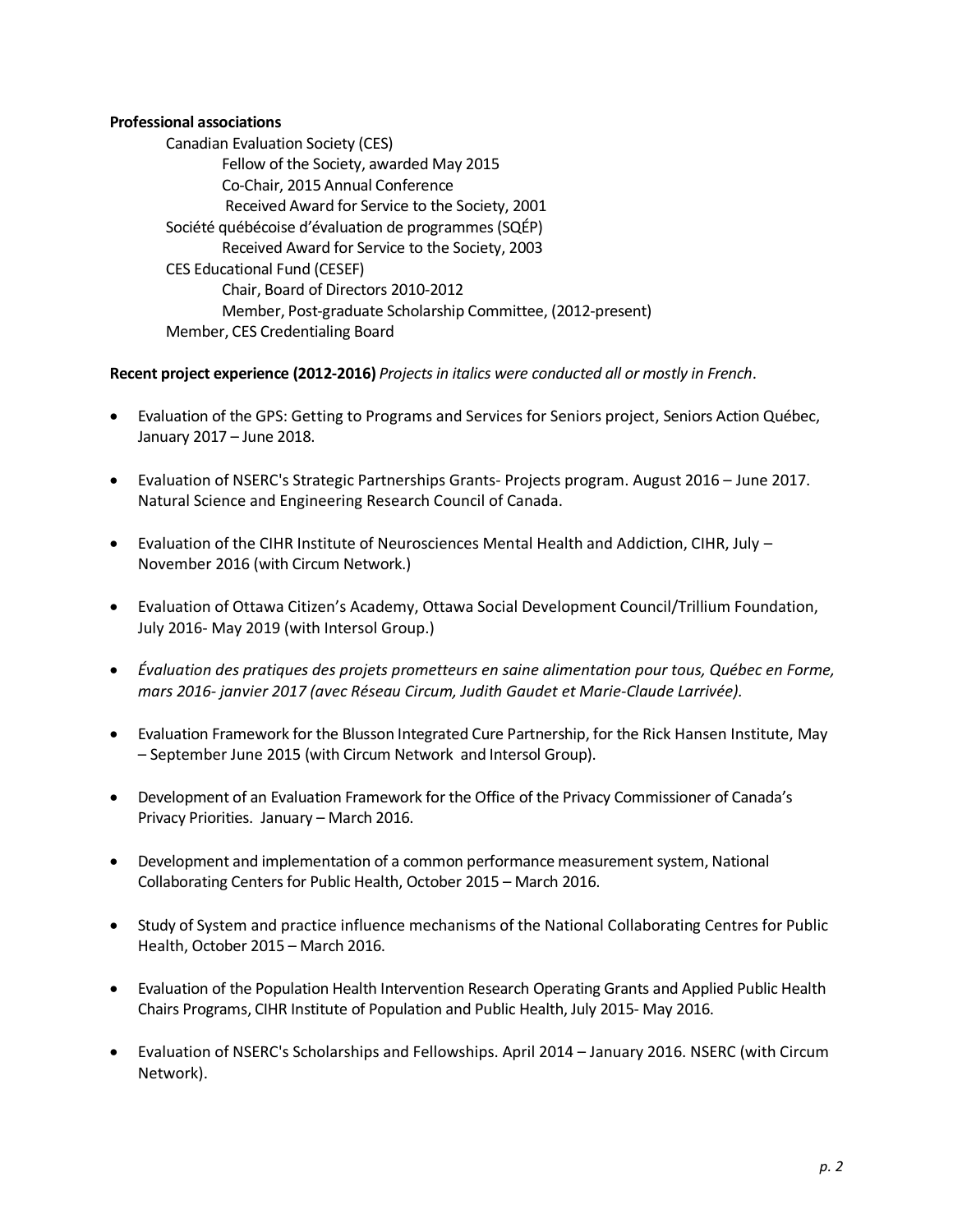- Evaluation of NSERC's Industry-Driven Collaborative Research and Development Programs -, COLLABORATIVE Research and Development (CRD), Engage, and Industrial Research Chairs (IRC). Case study and Associate Chairs components (with RA Malatest Inc.), June 2014 – January 2016.
- Evaluation of the 12+ Girls' Health and Social Asset Building Programme in Rwanda, Nike Foundation (with Universalia Inc.), July 2014 – July 2017.
- *Évaluation du Programme Action Diversité – intégration des médecins formés hors Canada au système de santé québécois. Club de recherche d'emploi Centre-ville de Montréal, September –December 2015.*
- Evaluation of the endMS Research and Training Network, Multiple Sclerosis Society of Canada, April 2015 – January 2016 (with Circum Network and Intersol Group.)
- *Case study and site visit, Montréal, as part of the evaluation of the reform of the in-Canada Asylum System, Citizenship and Immigration Canada, January – March 2015.*
- Evaluation of the Canada Fund for Local Initiatives, Foreign Affairs, Trade and Development Canada, January – June 2015 (with Circum Network Inc.).
- Mid-term Review of Western Economic Development Canada's support to the Rick Hansen Institute, September 2014 – June 2015 (with Circum Network and Intersol Group).
- Focus groups as part of the Evaluation of Enforcement Tools used in support of Transport Canada's Safety Programs, Transport Canada, November 2014 – January 2015.
- Evaluation of a collective action initiative in public transport, "Move the GTHA", Toronto Atmospheric Fund, September 2014 – January 2015.
- Branch-Level Knowledge Synthesis Project, Health Promotion and Chronic Disease Prevention Branch, Public Health Agency of Canada, Phase 1, January-March 2014. Phase 2, January- June 2015.
- Evaluation of Aboriginal Arts Programs, Canada Council for the Arts (with Proactive Information Services Inc), November 2013 – July 2015.
- *Evaluation of a three-funder harmonized strategic planning processes and outcomes, Avenir d'enfants, Québec en forme, et Réunir résussir, December 2014 – July 2015.*
- Development of a compendium of outcome measurement tools for HIV and hepatitis C programs, Public Health Agency of Canada, September 2014- March 2015.
- Evaluation of the 2009 Treasury Board Policy on Evaluation, Treasury Board Secretariat of Canada, November 2013 – November 2014.
- Evaluation of organizational leadership and championship of population health intervention research, CIHR Institute of Population and Public Health, October 2013 – March 2014.
- *Evaluation of Je favorise l'entrée scolaire de mon enfant, Instance régionale de concertation (IRC) en*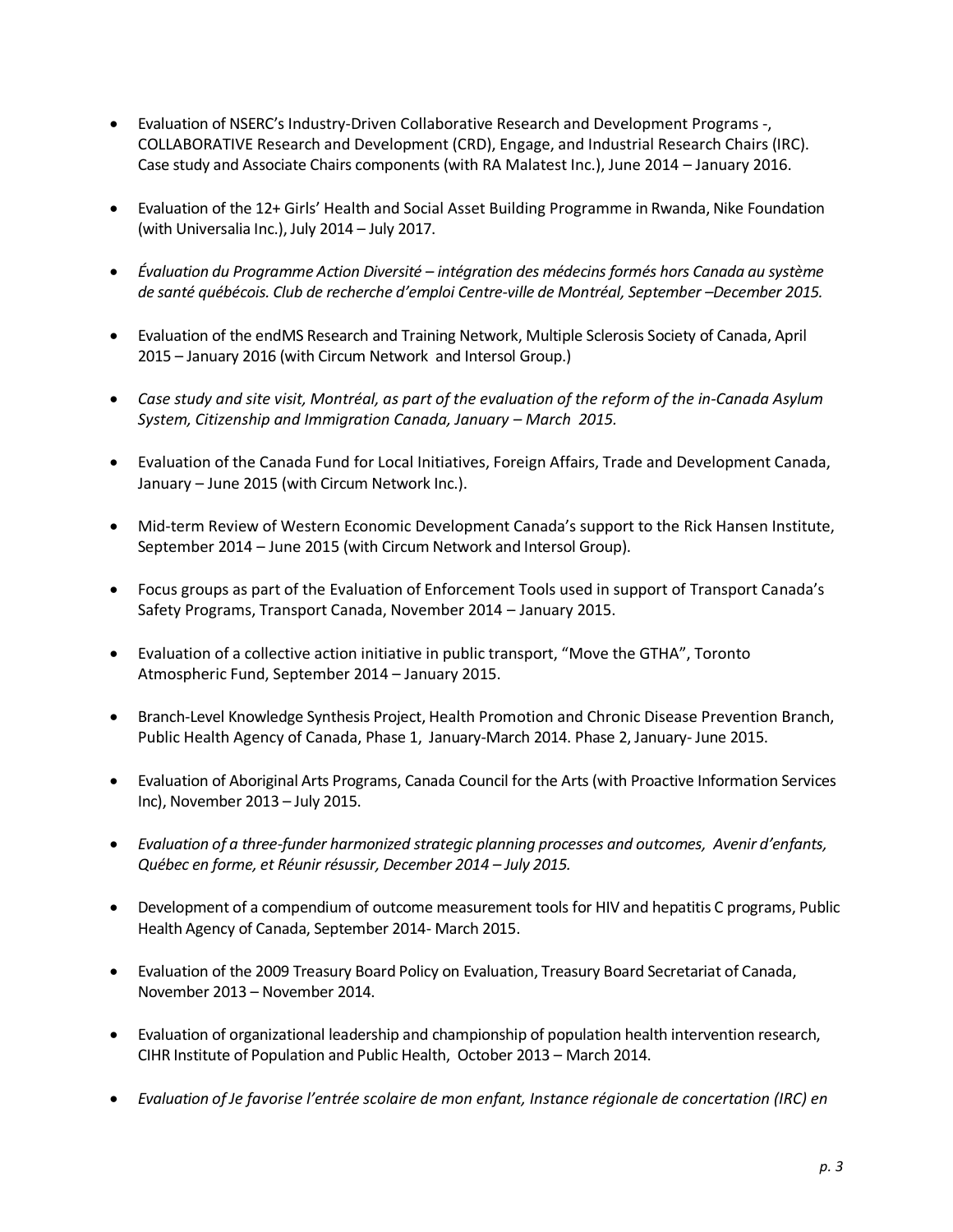*réussite éducative sur le territoire de l'agglomération de Longueuil. December 2013-February 2014.*

- Development and pilot-testing of a Performance Measurement Framework and Tools for the Public Health Agency of Canada's Centre for Chronic Disease Prevention's community-based programs, May 2012 – November 2013.
- Independent assessment of the Rick Hansen Institute's Knowledge Mobilization Network, Rick Hansen Institute, February – September 2013.
- Evaluation of SSHRC's Knowledge Mobilization, SSHRC, December 2012 September 2013.
- Evaluation of the Healthy Canada by Design Coalition Linking Action and Science for Prevention (CLASP) Project, Heart and Stroke Foundation of Canada, Phase 2. December 2012 – September 2014.
- Evaluation of CIHR's Centres for Research Development in Social Aspects of HIV-AIDS, CIHR Institute of Infection and Immunity, May 2012 – March 2013.
- *Participatory and developmental evaluations of local action initiatives promoting healthy child development :*
	- o *St-Henri-Petite Bourgogne, Table de services à la petite enfance de Saint-Henri et Petite Bourgogne et Coalition de la Petite Bourgogne/Quartier en santé (Montréal), Sep.t 2005 –Dec. 2016*
	- o *Concertation enfance famille de Mercier-Est, May 2012 – March 2017*
	- o *Regroupement 1-2-3 Go de Pierrefonds-Roxboro, May 2012 – July 2016*
	- o *Concertation pour la petite enfance d'Ahuntsic, September 2012 - September 2016*
	- o *Regroupement Peter McGill, November 2013 – March 2015.*
	- o *Regroupement Lac St-Louis-Dorval, January 2014 – September 2016.*
- Environmental Scan, Use and integration of the Core Competencies for Public Health in Canada, Public Health Agency of Canada, November 2012- February 2015 .
- *Accompagnement d'une démarche d'évaluation formative et participative de la mise en place d'un service de Répit à domicile en soins palliatifs pédiatriques, Le Phare, May 2012 – June 2014 (with Stephanie Garrow.)*
- Outcome Assessment of the AIDS Community Action program, Public Health Agency of Canada (with Vector Research and Proactive Information Services ), July 2011 – February 2013.
- *Evaluation of Projet parrainage : work retention = successful integration. L'Hirondelle, Services d'accueil et d'intégration des immigrants, March – Octobre 2012.*
- Evaluation of the Healthy Canada by Design Coalition Linking Action and Science for Prevention (CLASP) Project, Heart and Stroke Foundation of Canada, January 2010 – March 2012.
- Evaluation of the Cancer Surveillance and Epidemiology Networks, Canadian Partnership against Cancer (with Raymond Chabot Grant Thornton), May 2011 – March 2012.
- Evaluation of the CHSRF/CIHR Capacity for Applied and Developmental Research and Evaluation in